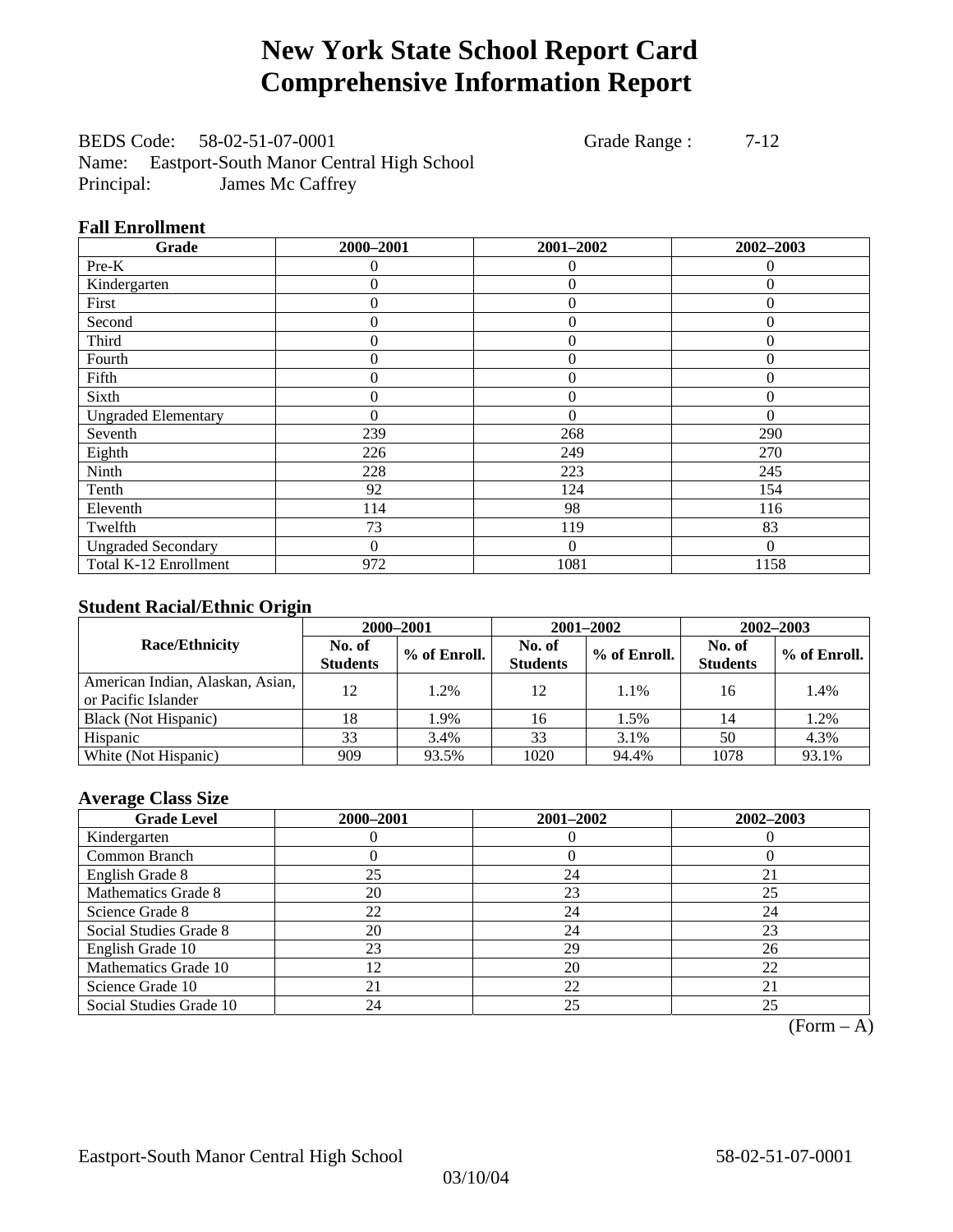#### **District Need to Resource Capacity Category**

| <b>N/RC Category</b> | <b>Description</b>                                                                                 |
|----------------------|----------------------------------------------------------------------------------------------------|
|                      | This is a school district with average student needs in relation to<br>district resource capacity. |

#### **Similar School Group and Description**

| <b>Similar School Group</b> | <b>Description</b>                                                    |
|-----------------------------|-----------------------------------------------------------------------|
|                             | All schools in this group are secondary level schools in school       |
| 49                          | districts with average student needs in relation to district resource |
|                             | capacity. The schools in this group are in the lower range of student |
|                             | needs for secondary level schools in these districts.                 |

All schools within the same N/RC category are divided into three similar school groups defined by the percentage of students in the school who are eligible for the free-lunch program and/or who are limited English proficient (also known as English language learners).

#### **Student Demographics Used To Determine Similar Schools Group**

| . .                               | 2000-2001 |         | $2001 - 2002$ |         | $2002 - 2003$ |         |
|-----------------------------------|-----------|---------|---------------|---------|---------------|---------|
|                                   | Count     | Percent | Count         | Percent | Count         | Percent |
| <b>Limited English Proficient</b> |           | $0.5\%$ |               | $0.5\%$ |               | 0.8%    |
| <b>Eligible for Free Lunch</b>    | 18        | .8%     | 17            | .6%     | 25            | 2.2%    |

#### **Attendance and Suspension**

|                               | 1999–2000                |         | 2000-2001       |         | $2001 - 2002$   |         |
|-------------------------------|--------------------------|---------|-----------------|---------|-----------------|---------|
|                               | No. of                   | $%$ of  | No. of          | $%$ of  | No. of          | $%$ of  |
|                               | <b>Students</b>          | Enroll. | <b>Students</b> | Enroll. | <b>Students</b> | Enroll. |
| <b>Annual Attendance Rate</b> |                          | 95.9%   |                 | 95.9%   |                 | 95.5%   |
| <b>Student Suspensions</b>    | $\overline{\phantom{a}}$ | 8.5%    | 62              | 6.4%    | 83              | 7.7%    |

#### **Student Socioeconomic and Stability Indicators (Percent of Enrollment)**

|                          | 2000-2001  | 2001–2002  | 2002-2003 |
|--------------------------|------------|------------|-----------|
| <b>Reduced Lunch</b>     | $.8\%$     | 0.8%       | .3%       |
| <b>Public Assistance</b> | $1 - 10\%$ | $1 - 10\%$ | $-10%$    |
| <b>Student Stability</b> | 93%        | 99%        | 95%       |

#### **Staff Counts**

| Staff                                 | 2002-2003 |
|---------------------------------------|-----------|
| <b>Total Teachers</b>                 | 116       |
| <b>Total Other Professional Staff</b> | 18        |
| <b>Total Paraprofessionals</b>        | NΑ        |
| Teaching Out of Certification*        |           |
| Teachers with Temporary Licenses      |           |

\*Teaching out of certification more than on an incidental basis. Teachers with temporary licenses are also counted as teaching out of certification.

 $(Form - B)$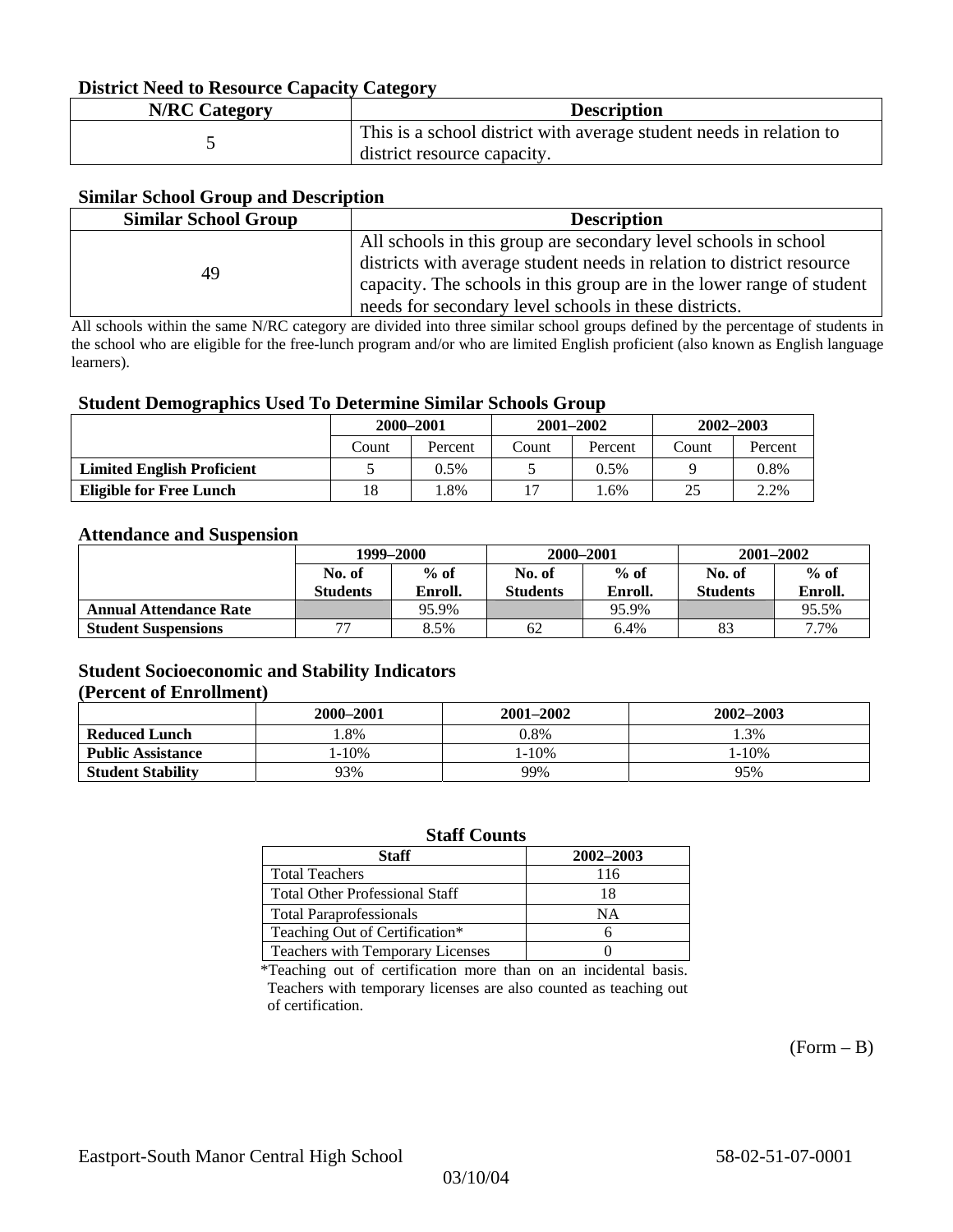## **High School Graduates and Noncompleters**

| ніді эспол этайнакі патінід кеденія вірюшая |                       |                                   |                                                    |                       |                                   |                                                    |                       |                                   |                                                    |  |
|---------------------------------------------|-----------------------|-----------------------------------|----------------------------------------------------|-----------------------|-----------------------------------|----------------------------------------------------|-----------------------|-----------------------------------|----------------------------------------------------|--|
|                                             | 2000-2001             |                                   |                                                    |                       | 2001-2002                         |                                                    |                       | 2002-2003                         |                                                    |  |
|                                             | <b>Total</b><br>Grads | <b>Regents</b><br><b>Diplomas</b> | $\frac{0}{0}$<br><b>Regents</b><br><b>Diplomas</b> | <b>Total</b><br>Grads | <b>Regents</b><br><b>Diplomas</b> | $\frac{6}{6}$<br><b>Regents</b><br><b>Diplomas</b> | <b>Total</b><br>Grads | <b>Regents</b><br><b>Diplomas</b> | $\frac{0}{0}$<br><b>Regents</b><br><b>Diplomas</b> |  |
| General<br>Education                        | 63                    | 37                                | 59%                                                | 112                   | 63                                | 56%                                                | 77                    | 64                                | 83%                                                |  |
| Students with<br><b>Disabilities</b>        |                       |                                   | $0\%$                                              | 4                     | $\Omega$                          | 0%                                                 | Q                     | $\gamma$                          | 22%                                                |  |
| All Students                                | 74                    | 37                                | 50%                                                | 116                   | 63                                | 54%                                                | 86                    | 66                                | 77%                                                |  |

### **High School Graduates Earning Regents Diplomas\***

\*Only students awarded local diplomas (including local diplomas with Regents endorsements) are counted as high school graduates. Because of a change in data collection procedures during the 2001–2002 school year, diploma counts and percentage of graduates earning Regents diplomas are not necessarily comparable between years. Data for the 2000-2001 school year include January, June and August 2001 graduates; data for the 2001-2002 school year include January and June 2002 graduates; data for the 2002–2003 school year include August 2002 and January and June 2003 graduates.

### **Distribution of 2002–2003 Graduates (All Students)**

|               | To 4-vear<br>College | To 2-vear<br>College | <b>To Other Post-</b><br><b>Secondary</b> | <b>To the Military</b> | <b>Employment</b> | Other |
|---------------|----------------------|----------------------|-------------------------------------------|------------------------|-------------------|-------|
| <b>Number</b> | 42                   | ີ~                   |                                           |                        |                   |       |
| Percent       | 49%                  | 38%                  | 0%                                        | 1%                     | 12%               | 0%    |

### **Number of High School Completers with Disabilities in 2002–2003**

| Graduates*<br>(a) | <b>Regents</b><br><b>Diplomas</b><br>b) | <b>IEP Diplomas</b><br>or Certificates<br>'ci | All 2002-2003<br><b>Completers</b><br>(a+c) |
|-------------------|-----------------------------------------|-----------------------------------------------|---------------------------------------------|
|                   |                                         |                                               |                                             |

\*Local Diplomas (including local diplomas with Regents endorsements)

#### **High School Noncompletion Rates**

|                     |                            | 2000-2001       |         | 2001-2002       |         |                 | 2002-2003 |  |
|---------------------|----------------------------|-----------------|---------|-----------------|---------|-----------------|-----------|--|
|                     |                            | No. of          | $%$ of  | No. of          | $%$ of  | No. of          | $%$ of    |  |
|                     |                            | <b>Students</b> | Enroll. | <b>Students</b> | Enroll. | <b>Students</b> | Enroll.   |  |
| General-            | Dropped Out                |                 |         |                 |         |                 |           |  |
| <b>Education</b>    | Entered GED Program*       |                 |         | 0               |         | $\Omega$        |           |  |
| <b>Students</b>     | <b>Total Noncompleters</b> |                 |         | ⇁               |         | −               |           |  |
| <b>Students</b>     | Dropped Out                |                 |         | 0               |         | 4               |           |  |
| with                | Entered GED Program*       |                 |         | 0               |         | 0               |           |  |
| <b>Disabilities</b> | <b>Total Noncompleters</b> |                 |         | 0               |         | 4               |           |  |
| All                 | Dropped Out                |                 | $0.2\%$ |                 | 1.2%    | 11              | 1.8%      |  |
| <b>Students</b>     | Entered GED Program*       | $\Omega$        | $0.0\%$ |                 | $0.0\%$ | $\theta$        | $0.0\%$   |  |
|                     | <b>Total Noncompleters</b> |                 | 0.2%    | ⇁               | 1.2%    | 11              | 1.8%      |  |

\*The number and percentage of students who left K-12, diploma-bound systems and entered an alternative program leading to a high school equivalency diploma.

 $(Form - C)$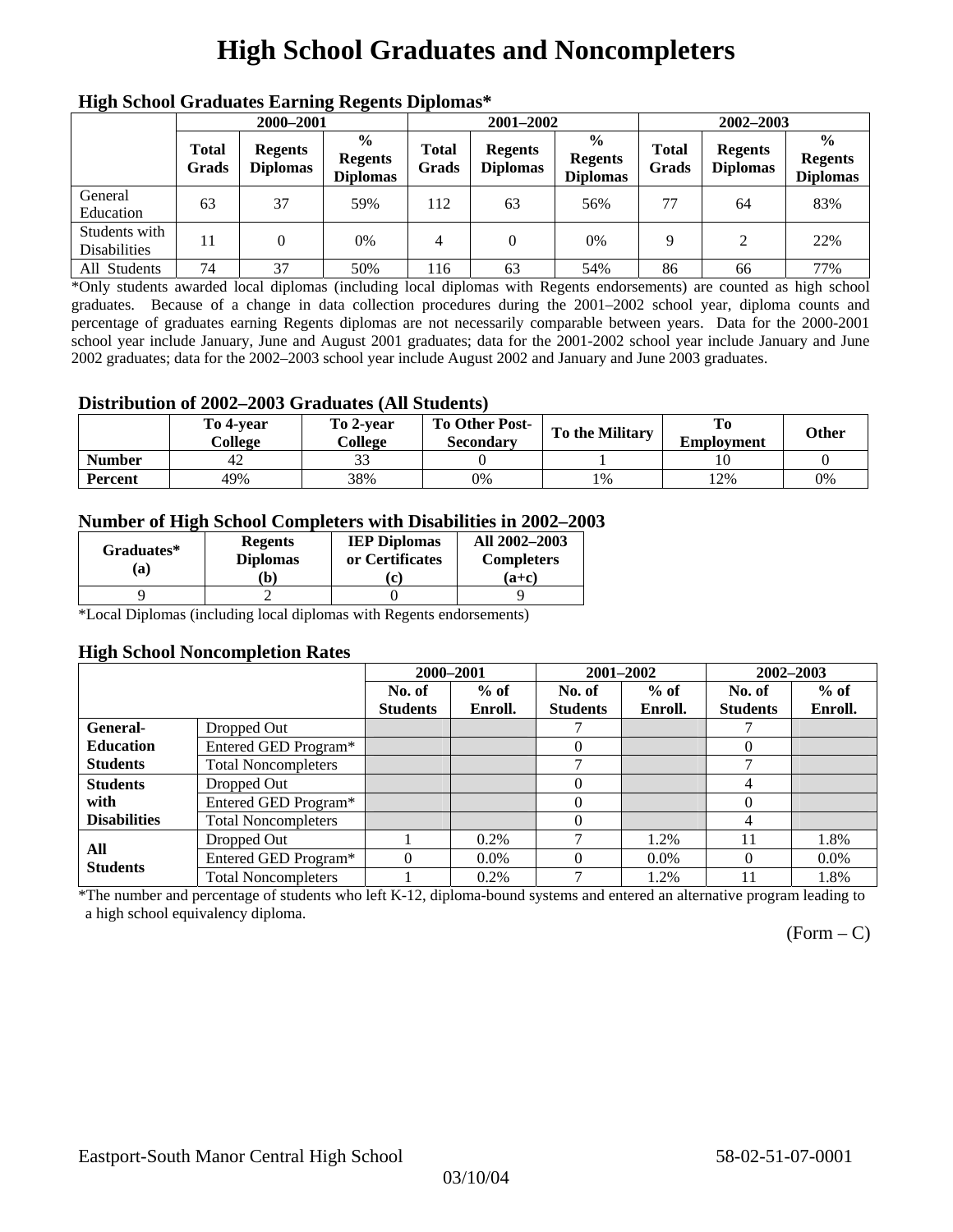## **Career Development and Occupational Studies (CDOS)**

### **Percentage of Students Documenting Self- and Career-Awareness Information and Career Exploration Activities, K–3**

| <b>Grades</b> | 2000-01 | $2001 - 02$ | $2002 - 03$ |
|---------------|---------|-------------|-------------|
| K–1           |         | $0\%$       | $0\%$       |
|               |         | $0\%$       | 9%          |

### **Students Developing a Career Plan, 4–12**

| <b>Grades</b> |                                      | $2000 - 01$ | $2001 - 02$ | $2002 - 03$ |
|---------------|--------------------------------------|-------------|-------------|-------------|
|               | Number of General-Education Students |             | $\theta$    | $\Omega$    |
| $4 - 5$       | Number of Students with Disabilities |             | $\Omega$    | $\Omega$    |
|               | Number of All Students               |             | $\Omega$    | $\Omega$    |
|               | Percent of Enrollment                |             | 0%          | 0%          |
|               | Number of General-Education Students |             | 228         | 140         |
|               | Number of Students with Disabilities |             | $\Omega$    | 88          |
|               | Number of All Students               |             | 228         | 228         |
| $6 - 8$       | Percent of Enrollment                |             | 44%         | 41%         |
|               | Number of General-Education Students |             | 437         | 334         |
|               | Number of Students with Disabilities |             | 0           | 102         |
| $9 - 12$      | Number of All Students               |             | 437         | 436         |
|               | Percent of Enrollment                |             | 77%         | 73%         |

### **Second Language Proficiency Examinations**

### **General-Education Students**

| <b>Test</b> |                   | 2000-2001 |            | 2001-2002 | 2002-2003         |           |  |
|-------------|-------------------|-----------|------------|-----------|-------------------|-----------|--|
|             | <b>No. Tested</b> | % Passing | No. Tested | % Passing | <b>No. Tested</b> | % Passing |  |
| French      | 44                | 95%       |            | $0\%$     |                   | 0%        |  |
| German      |                   | 0%        |            | 0%        |                   | 0%        |  |
| Italian     |                   | 0%        |            | 0%        |                   | 0%        |  |
| Latin       |                   | 0%        |            | 0%        |                   | 0%        |  |
| Spanish     | 29                | 97%       |            | 0%        |                   | 0%        |  |

### **Students with Disabilities**

| <b>Test</b> | 2000-2001         |           |                                                                            | 2001-2002 | 2002-2003 |    |  |
|-------------|-------------------|-----------|----------------------------------------------------------------------------|-----------|-----------|----|--|
|             | <b>No. Tested</b> | % Passing | % Passing<br>No. Tested<br><b>No. Tested</b><br>0%<br>0%<br>0%<br>0%<br>0% | % Passing |           |    |  |
| French      |                   |           |                                                                            |           |           | 0% |  |
| German      |                   |           |                                                                            |           |           | 0% |  |
| Italian     |                   |           |                                                                            |           |           | 0% |  |
| Latin       |                   | 0%        |                                                                            | $0\%$     |           | 0% |  |
| Spanish     |                   |           |                                                                            | 0%        |           | 0% |  |

 <sup>(</sup>Form-D)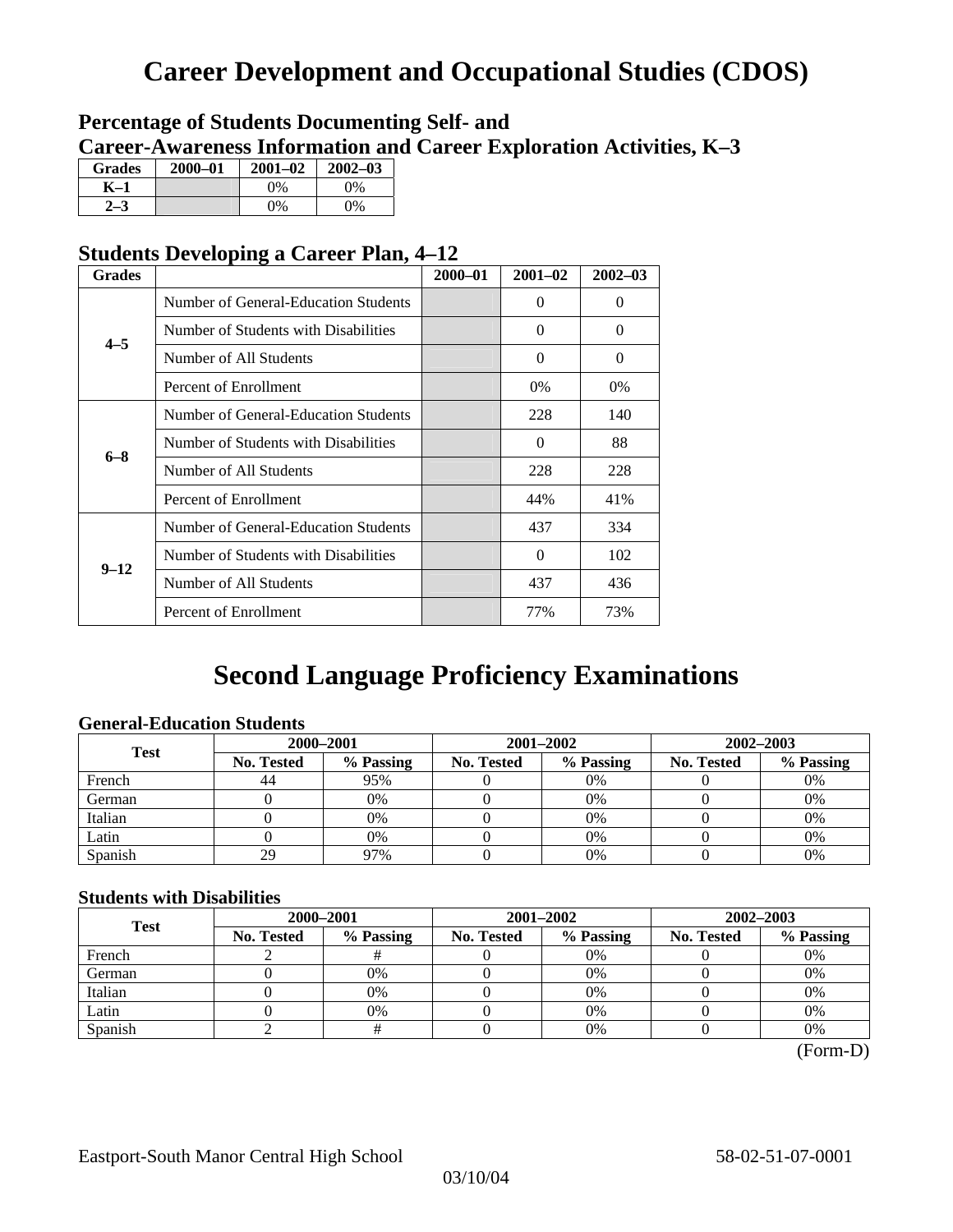# **Regents Competency Tests**

### **General-Education Students**

| <b>Test</b>           | 2000-2001         |           |            | $2001 - 2002$ | $2002 - 2003$     |           |  |
|-----------------------|-------------------|-----------|------------|---------------|-------------------|-----------|--|
|                       | <b>No. Tested</b> | % Passing | No. Tested | % Passing     | <b>No. Tested</b> | % Passing |  |
| <b>Mathematics</b>    |                   | 0%        |            | 100%          |                   |           |  |
| Science               |                   | 0%        |            | 57%           |                   | 0%        |  |
| Reading               |                   | 0%        |            |               |                   | 0%        |  |
| Writing               |                   | 0%        |            |               |                   | 0%        |  |
| <b>Global Studies</b> |                   | 0%        |            | 100%          |                   |           |  |
| U.S. Hist & Gov't     |                   | 0%        |            |               |                   | 0%        |  |

#### **Students with Disabilities**

| <b>Test</b>           | 2000-2001         |           |                   | 2001-2002 | 2002-2003  |           |  |
|-----------------------|-------------------|-----------|-------------------|-----------|------------|-----------|--|
|                       | <b>No. Tested</b> | % Passing | <b>No. Tested</b> | % Passing | No. Tested | % Passing |  |
| <b>Mathematics</b>    |                   |           |                   | $0\%$     |            | 95%       |  |
| Science               |                   | 50%       |                   | 0%        |            | 94%       |  |
| Reading               |                   |           |                   | 0%        |            | 88%       |  |
| Writing               |                   | 0%        |                   | $0\%$     |            |           |  |
| <b>Global Studies</b> |                   | 83%       |                   | $0\%$     |            | 67%       |  |
| U.S. Hist & Gov't     |                   | 91%       |                   | $0\%$     |            | 100%      |  |

 $(Form - E)$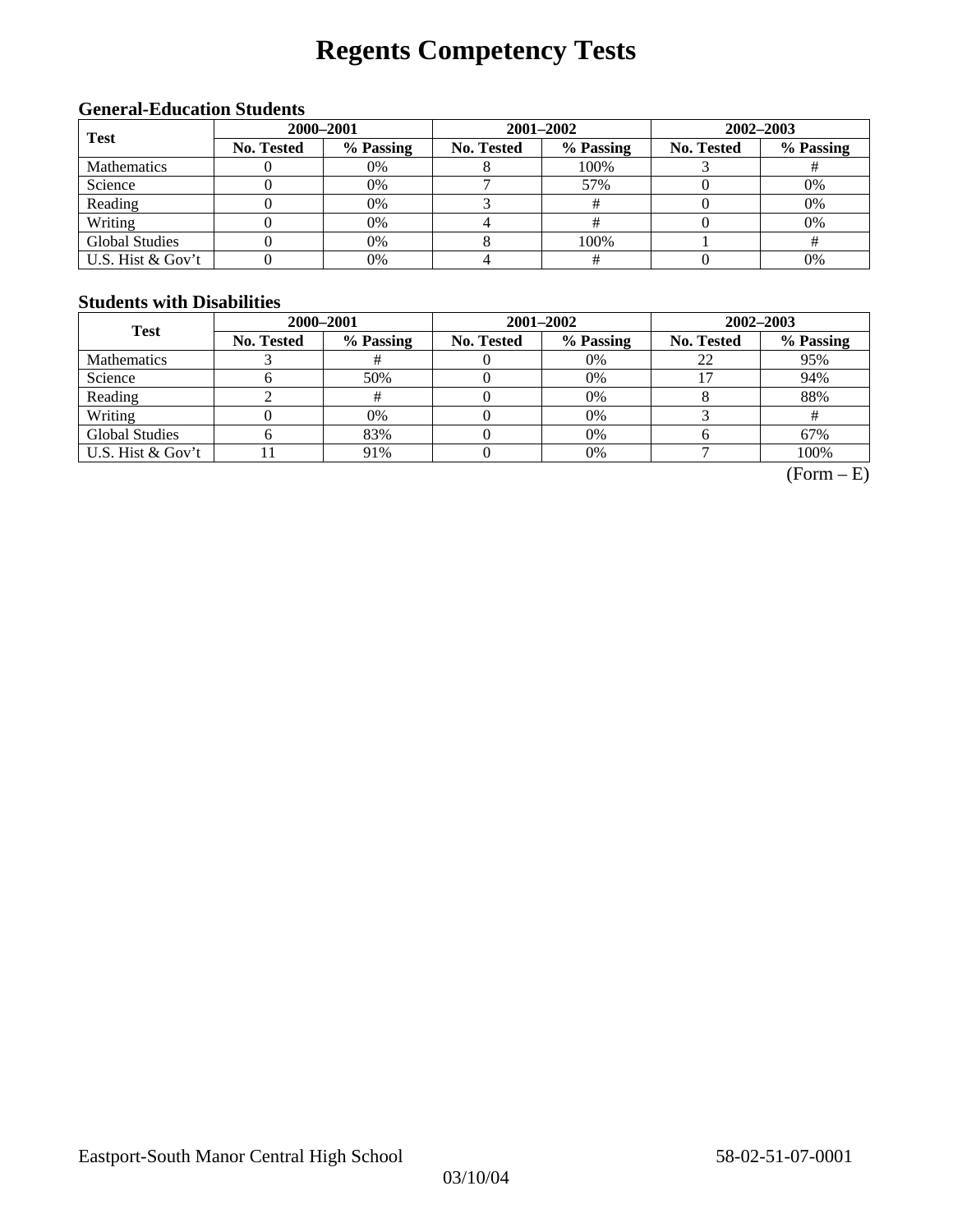| <b>All Students</b><br><b>Students with Disabilities</b>   |                  |                                     |                |                  |                  |                 |  |
|------------------------------------------------------------|------------------|-------------------------------------|----------------|------------------|------------------|-----------------|--|
|                                                            | 2001             | 2002                                | 2003           | 2001             | 2002             | 2003            |  |
|                                                            |                  | <b>Comprehensive English</b>        |                |                  |                  |                 |  |
| Number Tested                                              | 86               | 90                                  | 113            | 16               | $\Omega$         | 24              |  |
| Number Scoring 55-100                                      | 84               | 88                                  | 100            | 14               | $\overline{0}$   | 14              |  |
| Number Scoring 65-100                                      | 78               | 87                                  | 96             | 9                | $\Omega$         | 11              |  |
| Number Scoring 85-100                                      | 31               | 55                                  | 57             | $\overline{0}$   | $\overline{0}$   | $\overline{0}$  |  |
| Percentage of Tested Scoring 55-100                        | 98%              | 98%                                 | 88%            | 88%              | 0%               | 58%             |  |
| Percentage of Tested Scoring 65-100                        | 91%              | 97%                                 | 85%            | 56%              | 0%               | 46%             |  |
| Percentage of Tested Scoring 85-100                        | 36%              | 61%                                 | 50%            | 0%               | $0\%$            | 0%              |  |
|                                                            |                  | <b>Mathematics A</b>                |                |                  |                  |                 |  |
| Number Tested                                              | $\boldsymbol{0}$ | 133                                 | 179            | $\boldsymbol{0}$ | $\boldsymbol{0}$ | 24              |  |
| Number Scoring 55-100                                      | $\boldsymbol{0}$ | 112                                 | 148            | $\boldsymbol{0}$ | $\boldsymbol{0}$ | 19              |  |
| Number Scoring 65-100                                      | $\overline{0}$   | 103                                 | 132            | $\mathbf{0}$     | $\overline{0}$   | 16              |  |
| Number Scoring 85-100                                      | $\overline{0}$   | 31                                  | 47             | $\mathbf{0}$     | $\overline{0}$   | $\overline{2}$  |  |
| Percentage of Tested Scoring 55-100                        | 0%               | 84%                                 | 83%            | 0%               | 0%               | 79%             |  |
| Percentage of Tested Scoring 65-100                        | 0%               | 77%                                 | 74%            | 0%               | 0%               | 67%             |  |
| Percentage of Tested Scoring 85-100                        | 0%               | 23%                                 | 26%            | 0%               | 0%               | $8\%$           |  |
| Mathematics B (first administered June 2001)               |                  |                                     |                |                  |                  |                 |  |
| Number Tested                                              | $\overline{0}$   | $\overline{0}$                      | $\overline{0}$ | $\mathbf{0}$     | $\overline{0}$   | $\overline{0}$  |  |
| Number Scoring 55-100                                      | $\overline{0}$   | $\overline{0}$                      | $\overline{0}$ | $\mathbf{0}$     | $\overline{0}$   | $\mathbf{0}$    |  |
| Number Scoring 65-100                                      | $\overline{0}$   | $\overline{0}$                      | $\overline{0}$ | $\overline{0}$   | $\overline{0}$   | $\overline{0}$  |  |
| Number Scoring 85-100                                      | $\overline{0}$   | $\overline{0}$                      | $\overline{0}$ | $\overline{0}$   | $\overline{0}$   | $\overline{0}$  |  |
| Percentage of Tested Scoring 55-100                        | 0%               | 0%                                  | 0%             | 0%               | 0%               | 0%              |  |
| Percentage of Tested Scoring 65-100                        | 0%               | 0%                                  | 0%             | 0%               | 0%               | 0%              |  |
| Percentage of Tested Scoring 85-100                        | 0%               | 0%                                  | 0%             | 0%               | 0%               | 0%              |  |
|                                                            |                  | <b>Global History and Geography</b> |                |                  |                  |                 |  |
| Number Tested                                              | 89               | 122                                 | 147            | 13               | $\boldsymbol{0}$ | 21              |  |
| Number Scoring 55-100                                      | 87               | 110                                 | 138            | 11               | $\overline{0}$   | 18              |  |
| Number Scoring 65-100                                      | 87               | 91                                  | 126            | 11               | $\overline{0}$   | 15              |  |
| Number Scoring 85-100                                      | 36               | 31                                  | 34             | 3                | $\Omega$         | $\Omega$        |  |
| Percentage of Tested Scoring 55-100                        | 98%              | 90%                                 | 94%            | 85%              | 0%               | 86%             |  |
| Percentage of Tested Scoring 65-100                        | 98%              | 75%                                 | 86%            | 85%              | 0%               | 71%             |  |
| Percentage of Tested Scoring 85-100                        | 40%              | 25%                                 | 23%            | 23%              | 0%               | 0%              |  |
| U.S. History and Government (first administered June 2001) |                  |                                     |                |                  |                  |                 |  |
| Number Tested                                              | 119              | 103                                 | 117            | 18               | $\boldsymbol{0}$ | 25              |  |
| Number Scoring 55-100                                      | 106              | 97                                  | 110            | 10               | $\overline{0}$   | 19              |  |
| Number Scoring 65-100                                      | 95               | 89                                  | 108            | $\overline{3}$   | $\overline{0}$   | $\overline{19}$ |  |
| Number Scoring 85-100                                      | 40               | 28                                  | 47             | $\overline{0}$   | $\overline{0}$   | $\overline{2}$  |  |
| Percentage of Tested Scoring 55-100                        | 89%              | 94%                                 | 94%            | 56%              | 0%               | 76%             |  |
| Percentage of Tested Scoring 65-100                        | 80%              | 86%                                 | 92%            | 17%              | 0%               | 76%             |  |
| Percentage of Tested Scoring 85-100                        | 34%              | 27%                                 | 40%            | 0%               | 0%               | 8%              |  |

 $(Form - F)$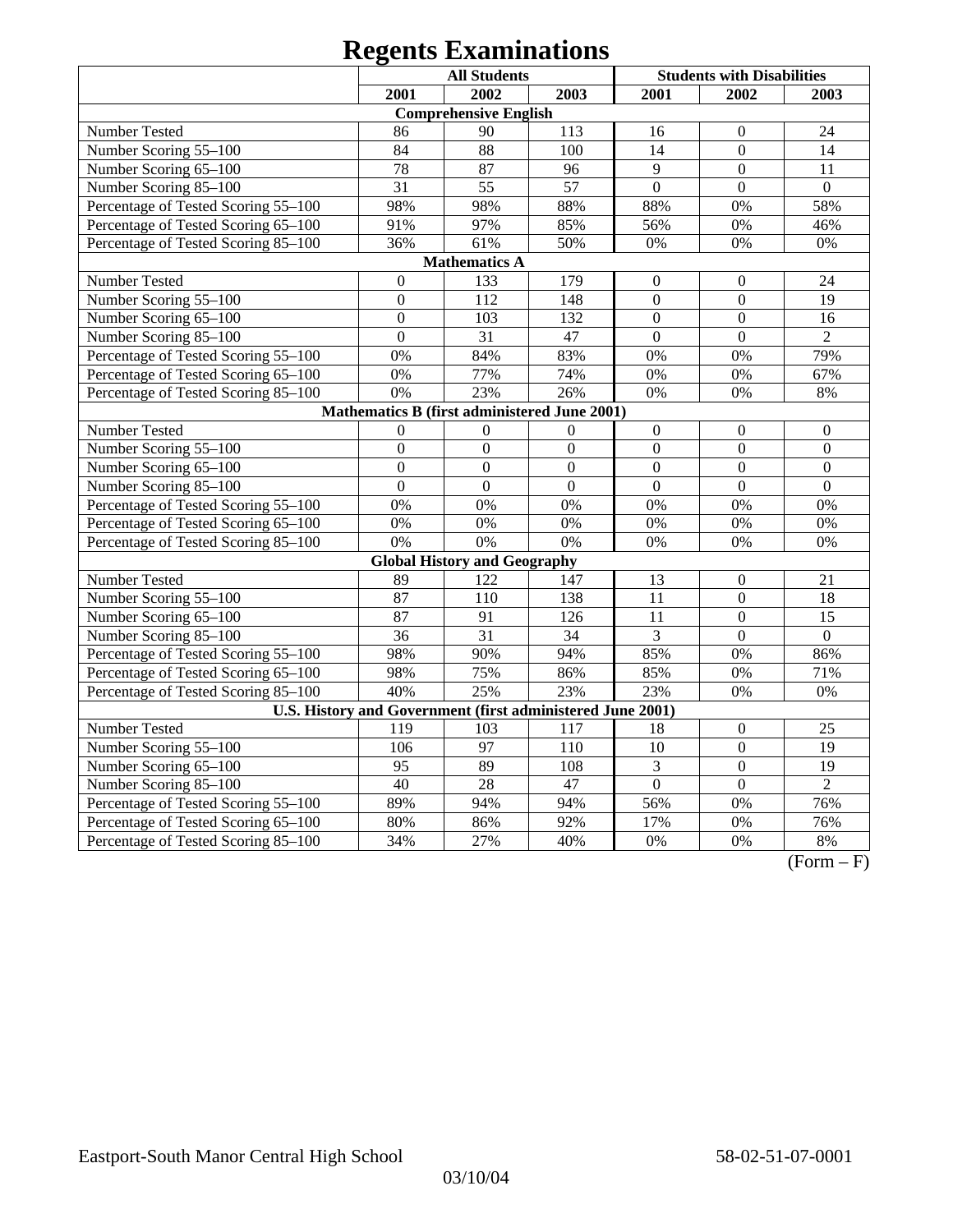|                                                               |      | $\sim$<br><b>All Students</b>                             |      |      | <b>Students with Disabilities</b> |                 |
|---------------------------------------------------------------|------|-----------------------------------------------------------|------|------|-----------------------------------|-----------------|
|                                                               | 2001 | 2002                                                      | 2003 | 2001 | 2002                              | 2003            |
|                                                               |      | Living Environment (first administered June 2001)         |      |      |                                   |                 |
| Number Tested                                                 | 108  | 132                                                       | 163  | 15   | $\mathbf{0}$                      | 27              |
| Number Scoring 55-100                                         | 108  | 131                                                       | 151  | 15   | $\mathbf{0}$                      | 16              |
| Number Scoring 65-100                                         | 105  | 128                                                       | 139  | 12   | $\overline{0}$                    | 10              |
| Number Scoring 85-100                                         | 34   | 43                                                        | 40   | 3    | $\Omega$                          | 3               |
| Percentage of Tested Scoring 55-100                           | 100% | 99%                                                       | 93%  | 100% | 0%                                | 59%             |
| Percentage of Tested Scoring 65-100                           | 97%  | 97%                                                       | 85%  | 80%  | 0%                                | 37%             |
| Percentage of Tested Scoring 85-100                           | 31%  | 33%                                                       | 25%  | 20%  | 0%                                | 11%             |
| Physical Setting/Earth Science (first administered June 2001) |      |                                                           |      |      |                                   |                 |
| Number Tested                                                 | 305  | 235                                                       | 214  | 38   | $\boldsymbol{0}$                  | 20              |
| Number Scoring 55-100                                         | 299  | 228                                                       | 207  | 38   | $\boldsymbol{0}$                  | 16              |
| Number Scoring 65-100                                         | 291  | 216                                                       | 196  | 37   | $\boldsymbol{0}$                  | 12              |
| Number Scoring 85-100                                         | 119  | 102                                                       | 102  | 6    | $\overline{0}$                    | 1               |
| Percentage of Tested Scoring 55-100                           | 98%  | 97%                                                       | 97%  | 100% | 0%                                | 80%             |
| Percentage of Tested Scoring 65-100                           | 95%  | 92%                                                       | 92%  | 97%  | 0%                                | 60%             |
| Percentage of Tested Scoring 85-100                           | 39%  | 43%                                                       | 48%  | 16%  | 0%                                | 5%              |
|                                                               |      | Physical Setting/Chemistry (first administered June 2002) |      |      |                                   |                 |
| Number Tested                                                 |      | 50                                                        | 70   |      | $\mathbf{0}$                      | $\overline{c}$  |
| Number Scoring 55-100                                         |      | 48                                                        | 63   |      | $\boldsymbol{0}$                  | $\#$            |
| Number Scoring 65-100                                         |      | 41                                                        | 55   |      | $\boldsymbol{0}$                  | $\#$            |
| Number Scoring 85-100                                         |      | $\overline{4}$                                            | 10   |      | $\mathbf{0}$                      | $\#$            |
| Percentage of Tested Scoring 55-100                           |      | 96%                                                       | 90%  |      | 0%                                | $\overline{\#}$ |
| Percentage of Tested Scoring 65-100                           |      | 82%                                                       | 79%  |      | 0%                                | $\#$            |
| Percentage of Tested Scoring 85-100                           |      | 8%                                                        | 14%  |      | 0%                                | $\#$            |
|                                                               |      | Physical Setting/Physics (first administered June 2002)*  |      |      |                                   |                 |
| Number Tested                                                 |      |                                                           |      |      |                                   |                 |
| Number Scoring 55-100                                         |      |                                                           |      |      |                                   |                 |
| Number Scoring 65-100                                         |      |                                                           |      |      |                                   |                 |
| Number Scoring 85-100                                         |      |                                                           |      |      |                                   |                 |
| Percentage of Tested Scoring 55-100                           |      |                                                           |      |      |                                   |                 |
| Percentage of Tested Scoring 65-100                           |      |                                                           |      |      |                                   |                 |
| Percentage of Tested Scoring 85-100                           |      |                                                           |      |      |                                   |                 |

\* Physical Setting/Physics results are not included in the report card because the Department is issuing a new conversion chart for this assessment. Data currently available to the Department are based on the original conversion chart for the assessment.

 $(Form - G)$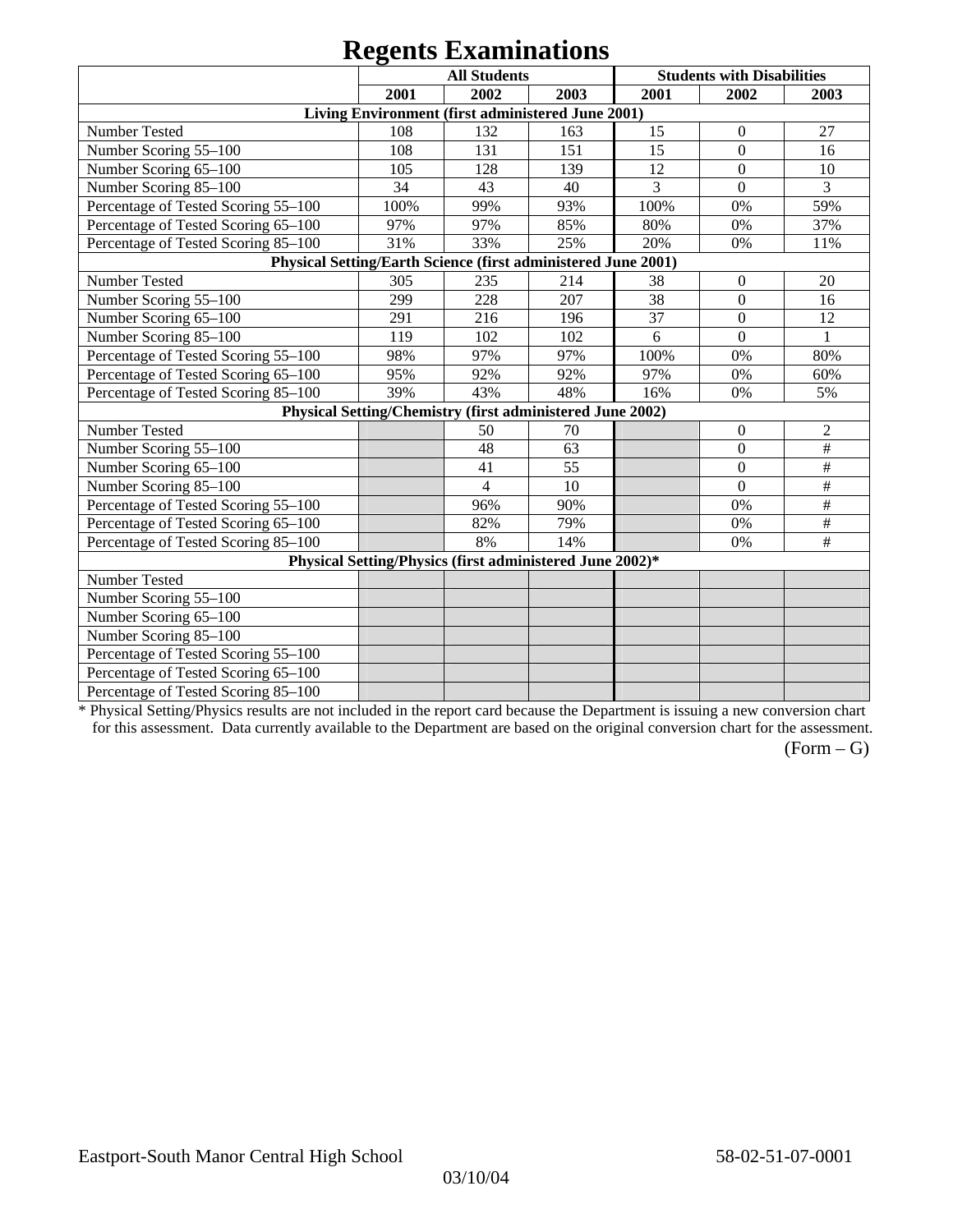| 2002<br>2002<br>2001<br>2003<br>2001<br>2003<br><b>Comprehensive French</b><br>38<br>Number Tested<br>$\mathbf{0}$<br>$\boldsymbol{0}$<br>$\overline{0}$<br>15<br>18<br>38<br>15<br>$\boldsymbol{0}$<br>$\boldsymbol{0}$<br>$\boldsymbol{0}$<br>Number Scoring 55-100<br>18<br>15<br>38<br>$\mathbf{0}$<br>$\overline{0}$<br>$\overline{0}$<br>Number Scoring 65-100<br>18<br>$\overline{9}$<br>$\overline{9}$<br>20<br>$\overline{0}$<br>$\overline{0}$<br>$\overline{0}$<br>Number Scoring 85-100<br>Percentage of Tested Scoring 55-100<br>100%<br>100%<br>100%<br>0%<br>0%<br>0%<br>Percentage of Tested Scoring 65-100<br>100%<br>100%<br>100%<br>0%<br>0%<br>0%<br>Percentage of Tested Scoring 85-100<br>53%<br>60%<br>50%<br>0%<br>0%<br>0%<br><b>Comprehensive Italian</b><br>$\boldsymbol{0}$<br>Number Tested<br>$\Omega$<br>$\boldsymbol{0}$<br>$\boldsymbol{0}$<br>$\boldsymbol{0}$<br>$\boldsymbol{0}$<br>$\mathbf{0}$<br>$\mathbf{0}$<br>$\overline{0}$<br>$\mathbf{0}$<br>$\mathbf{0}$<br>$\boldsymbol{0}$<br>Number Scoring 55-100<br>$\mathbf{0}$<br>$\mathbf{0}$<br>$\overline{0}$<br>Number Scoring 65-100<br>$\mathbf{0}$<br>$\overline{0}$<br>$\boldsymbol{0}$<br>$\mathbf{0}$<br>$\mathbf{0}$<br>$\overline{0}$<br>$\mathbf{0}$<br>Number Scoring 85-100<br>$\boldsymbol{0}$<br>$\overline{0}$<br>Percentage of Tested Scoring 55-100<br>$0\%$<br>0%<br>0%<br>0%<br>0%<br>0%<br>Percentage of Tested Scoring 65-100<br>$0\%$<br>0%<br>0%<br>0%<br>0%<br>0%<br>Percentage of Tested Scoring 85-100<br>0%<br>0%<br>0%<br>0%<br>0%<br>0%<br><b>Comprehensive German</b><br>Number Tested<br>$\boldsymbol{0}$<br>$\boldsymbol{0}$<br>$\boldsymbol{0}$<br>$\mathbf{0}$<br>$\boldsymbol{0}$<br>0<br>$\mathbf{0}$<br>$\mathbf{0}$<br>$\mathbf{0}$<br>$\boldsymbol{0}$<br>$\boldsymbol{0}$<br>Number Scoring 55-100<br>$\mathbf{0}$<br>$\mathbf{0}$<br>$\overline{0}$<br>$\overline{0}$<br>$\mathbf{0}$<br>$\mathbf{0}$<br>$\overline{0}$<br>Number Scoring 65-100<br>$\overline{0}$<br>$\overline{0}$<br>$\overline{0}$<br>$\mathbf{0}$<br>$\overline{0}$<br>Number Scoring 85-100<br>$\mathbf{0}$<br>Percentage of Tested Scoring 55-100<br>0%<br>0%<br>0%<br>0%<br>0%<br>0%<br>$0\%$<br>0%<br>Percentage of Tested Scoring 65-100<br>0%<br>0%<br>0%<br>0%<br>Percentage of Tested Scoring 85-100<br>0%<br>0%<br>0%<br>0%<br>0%<br>0%<br><b>Comprehensive Hebrew</b><br>Number Tested<br>$\mathbf{0}$<br>$\boldsymbol{0}$<br>$\boldsymbol{0}$<br>$\boldsymbol{0}$<br>$\boldsymbol{0}$<br>$\theta$<br>$\mathbf{0}$<br>$\mathbf{0}$<br>$\mathbf{0}$<br>Number Scoring 55-100<br>$\mathbf{0}$<br>$\boldsymbol{0}$<br>$\mathbf{0}$<br>$\mathbf{0}$<br>$\mathbf{0}$<br>$\mathbf{0}$<br>Number Scoring 65-100<br>$\mathbf{0}$<br>$\overline{0}$<br>$\boldsymbol{0}$<br>$\mathbf{0}$<br>$\mathbf{0}$<br>$\mathbf{0}$<br>$\mathbf{0}$<br>Number Scoring 85-100<br>$\boldsymbol{0}$<br>$\mathbf{0}$<br>Percentage of Tested Scoring 55-100<br>$0\%$<br>0%<br>0%<br>0%<br>0%<br>0%<br>Percentage of Tested Scoring 65-100<br>$0\%$<br>0%<br>0%<br>0%<br>0%<br>0%<br>Percentage of Tested Scoring 85-100<br>0%<br>0%<br>0%<br>0%<br>0%<br>0%<br><b>Comprehensive Spanish</b><br>37<br>34<br>$\sqrt{2}$<br>Number Tested<br>$\boldsymbol{0}$<br>$\boldsymbol{0}$<br>44<br>$\overline{\#}$<br>$\overline{37}$<br>34<br>$\mathbf{0}$<br>$\overline{0}$<br>44<br>Number Scoring 55-100<br>37<br>44<br>34<br>$\overline{\#}$<br>Number Scoring 65–100<br>$\theta$<br>$\theta$<br>$\overline{\#}$<br>35<br>27<br>$\overline{0}$<br>$\overline{0}$<br>28<br>Number Scoring 85-100<br>$\frac{1}{2}$<br>Percentage of Tested Scoring 55-100<br>100%<br>100%<br>100%<br>$0\%$<br>0%<br>$\frac{1}{2}$<br>Percentage of Tested Scoring 65-100<br>100%<br>100%<br>100%<br>0%<br>0%<br>$\frac{1}{2}$<br>79%<br>Percentage of Tested Scoring 85-100<br>76%<br>80%<br>$0\%$<br>0%<br><b>Comprehensive Latin</b><br>Number Tested<br>$\mathbf{0}$<br>$\boldsymbol{0}$<br>$\boldsymbol{0}$<br>$\boldsymbol{0}$<br>$\boldsymbol{0}$<br>$\boldsymbol{0}$<br>$\boldsymbol{0}$<br>$\boldsymbol{0}$<br>$\boldsymbol{0}$<br>$\boldsymbol{0}$<br>Number Scoring 55-100<br>$\boldsymbol{0}$<br>$\boldsymbol{0}$<br>$\boldsymbol{0}$<br>$\boldsymbol{0}$<br>$\boldsymbol{0}$<br>$\boldsymbol{0}$<br>Number Scoring 65-100<br>$\boldsymbol{0}$<br>$\overline{0}$<br>$\overline{0}$<br>$\boldsymbol{0}$<br>$\boldsymbol{0}$<br>Number Scoring 85-100<br>$\boldsymbol{0}$<br>$\mathbf{0}$<br>$\overline{0}$<br>$0\%$<br>Percentage of Tested Scoring 55-100<br>0%<br>0%<br>0%<br>$0\%$<br>0%<br>$0\%$<br>Percentage of Tested Scoring 65-100<br>0%<br>$0\%$<br>0%<br>0%<br>0% | <b>All Students</b> |  | <b>Students with Disabilities</b> |  |  |
|-------------------------------------------------------------------------------------------------------------------------------------------------------------------------------------------------------------------------------------------------------------------------------------------------------------------------------------------------------------------------------------------------------------------------------------------------------------------------------------------------------------------------------------------------------------------------------------------------------------------------------------------------------------------------------------------------------------------------------------------------------------------------------------------------------------------------------------------------------------------------------------------------------------------------------------------------------------------------------------------------------------------------------------------------------------------------------------------------------------------------------------------------------------------------------------------------------------------------------------------------------------------------------------------------------------------------------------------------------------------------------------------------------------------------------------------------------------------------------------------------------------------------------------------------------------------------------------------------------------------------------------------------------------------------------------------------------------------------------------------------------------------------------------------------------------------------------------------------------------------------------------------------------------------------------------------------------------------------------------------------------------------------------------------------------------------------------------------------------------------------------------------------------------------------------------------------------------------------------------------------------------------------------------------------------------------------------------------------------------------------------------------------------------------------------------------------------------------------------------------------------------------------------------------------------------------------------------------------------------------------------------------------------------------------------------------------------------------------------------------------------------------------------------------------------------------------------------------------------------------------------------------------------------------------------------------------------------------------------------------------------------------------------------------------------------------------------------------------------------------------------------------------------------------------------------------------------------------------------------------------------------------------------------------------------------------------------------------------------------------------------------------------------------------------------------------------------------------------------------------------------------------------------------------------------------------------------------------------------------------------------------------------------------------------------------------------------------------------------------------------------------------------------------------------------------------------------------------------------------------------------------------------------------------------------------------------------------------------------------------------------------------------------------------------------------------------------------------------------------------------------------------------------------------------------------------------------------------------------------------------------------------------------------------------------------------------------------------------------------------------------------------------------------------------------------------------------------------------------------------------------------------------------------------------------------------------------------------------------------------------------------------------------|---------------------|--|-----------------------------------|--|--|
|                                                                                                                                                                                                                                                                                                                                                                                                                                                                                                                                                                                                                                                                                                                                                                                                                                                                                                                                                                                                                                                                                                                                                                                                                                                                                                                                                                                                                                                                                                                                                                                                                                                                                                                                                                                                                                                                                                                                                                                                                                                                                                                                                                                                                                                                                                                                                                                                                                                                                                                                                                                                                                                                                                                                                                                                                                                                                                                                                                                                                                                                                                                                                                                                                                                                                                                                                                                                                                                                                                                                                                                                                                                                                                                                                                                                                                                                                                                                                                                                                                                                                                                                                                                                                                                                                                                                                                                                                                                                                                                                                                                                                                                       |                     |  |                                   |  |  |
|                                                                                                                                                                                                                                                                                                                                                                                                                                                                                                                                                                                                                                                                                                                                                                                                                                                                                                                                                                                                                                                                                                                                                                                                                                                                                                                                                                                                                                                                                                                                                                                                                                                                                                                                                                                                                                                                                                                                                                                                                                                                                                                                                                                                                                                                                                                                                                                                                                                                                                                                                                                                                                                                                                                                                                                                                                                                                                                                                                                                                                                                                                                                                                                                                                                                                                                                                                                                                                                                                                                                                                                                                                                                                                                                                                                                                                                                                                                                                                                                                                                                                                                                                                                                                                                                                                                                                                                                                                                                                                                                                                                                                                                       |                     |  |                                   |  |  |
|                                                                                                                                                                                                                                                                                                                                                                                                                                                                                                                                                                                                                                                                                                                                                                                                                                                                                                                                                                                                                                                                                                                                                                                                                                                                                                                                                                                                                                                                                                                                                                                                                                                                                                                                                                                                                                                                                                                                                                                                                                                                                                                                                                                                                                                                                                                                                                                                                                                                                                                                                                                                                                                                                                                                                                                                                                                                                                                                                                                                                                                                                                                                                                                                                                                                                                                                                                                                                                                                                                                                                                                                                                                                                                                                                                                                                                                                                                                                                                                                                                                                                                                                                                                                                                                                                                                                                                                                                                                                                                                                                                                                                                                       |                     |  |                                   |  |  |
|                                                                                                                                                                                                                                                                                                                                                                                                                                                                                                                                                                                                                                                                                                                                                                                                                                                                                                                                                                                                                                                                                                                                                                                                                                                                                                                                                                                                                                                                                                                                                                                                                                                                                                                                                                                                                                                                                                                                                                                                                                                                                                                                                                                                                                                                                                                                                                                                                                                                                                                                                                                                                                                                                                                                                                                                                                                                                                                                                                                                                                                                                                                                                                                                                                                                                                                                                                                                                                                                                                                                                                                                                                                                                                                                                                                                                                                                                                                                                                                                                                                                                                                                                                                                                                                                                                                                                                                                                                                                                                                                                                                                                                                       |                     |  |                                   |  |  |
|                                                                                                                                                                                                                                                                                                                                                                                                                                                                                                                                                                                                                                                                                                                                                                                                                                                                                                                                                                                                                                                                                                                                                                                                                                                                                                                                                                                                                                                                                                                                                                                                                                                                                                                                                                                                                                                                                                                                                                                                                                                                                                                                                                                                                                                                                                                                                                                                                                                                                                                                                                                                                                                                                                                                                                                                                                                                                                                                                                                                                                                                                                                                                                                                                                                                                                                                                                                                                                                                                                                                                                                                                                                                                                                                                                                                                                                                                                                                                                                                                                                                                                                                                                                                                                                                                                                                                                                                                                                                                                                                                                                                                                                       |                     |  |                                   |  |  |
|                                                                                                                                                                                                                                                                                                                                                                                                                                                                                                                                                                                                                                                                                                                                                                                                                                                                                                                                                                                                                                                                                                                                                                                                                                                                                                                                                                                                                                                                                                                                                                                                                                                                                                                                                                                                                                                                                                                                                                                                                                                                                                                                                                                                                                                                                                                                                                                                                                                                                                                                                                                                                                                                                                                                                                                                                                                                                                                                                                                                                                                                                                                                                                                                                                                                                                                                                                                                                                                                                                                                                                                                                                                                                                                                                                                                                                                                                                                                                                                                                                                                                                                                                                                                                                                                                                                                                                                                                                                                                                                                                                                                                                                       |                     |  |                                   |  |  |
|                                                                                                                                                                                                                                                                                                                                                                                                                                                                                                                                                                                                                                                                                                                                                                                                                                                                                                                                                                                                                                                                                                                                                                                                                                                                                                                                                                                                                                                                                                                                                                                                                                                                                                                                                                                                                                                                                                                                                                                                                                                                                                                                                                                                                                                                                                                                                                                                                                                                                                                                                                                                                                                                                                                                                                                                                                                                                                                                                                                                                                                                                                                                                                                                                                                                                                                                                                                                                                                                                                                                                                                                                                                                                                                                                                                                                                                                                                                                                                                                                                                                                                                                                                                                                                                                                                                                                                                                                                                                                                                                                                                                                                                       |                     |  |                                   |  |  |
|                                                                                                                                                                                                                                                                                                                                                                                                                                                                                                                                                                                                                                                                                                                                                                                                                                                                                                                                                                                                                                                                                                                                                                                                                                                                                                                                                                                                                                                                                                                                                                                                                                                                                                                                                                                                                                                                                                                                                                                                                                                                                                                                                                                                                                                                                                                                                                                                                                                                                                                                                                                                                                                                                                                                                                                                                                                                                                                                                                                                                                                                                                                                                                                                                                                                                                                                                                                                                                                                                                                                                                                                                                                                                                                                                                                                                                                                                                                                                                                                                                                                                                                                                                                                                                                                                                                                                                                                                                                                                                                                                                                                                                                       |                     |  |                                   |  |  |
|                                                                                                                                                                                                                                                                                                                                                                                                                                                                                                                                                                                                                                                                                                                                                                                                                                                                                                                                                                                                                                                                                                                                                                                                                                                                                                                                                                                                                                                                                                                                                                                                                                                                                                                                                                                                                                                                                                                                                                                                                                                                                                                                                                                                                                                                                                                                                                                                                                                                                                                                                                                                                                                                                                                                                                                                                                                                                                                                                                                                                                                                                                                                                                                                                                                                                                                                                                                                                                                                                                                                                                                                                                                                                                                                                                                                                                                                                                                                                                                                                                                                                                                                                                                                                                                                                                                                                                                                                                                                                                                                                                                                                                                       |                     |  |                                   |  |  |
|                                                                                                                                                                                                                                                                                                                                                                                                                                                                                                                                                                                                                                                                                                                                                                                                                                                                                                                                                                                                                                                                                                                                                                                                                                                                                                                                                                                                                                                                                                                                                                                                                                                                                                                                                                                                                                                                                                                                                                                                                                                                                                                                                                                                                                                                                                                                                                                                                                                                                                                                                                                                                                                                                                                                                                                                                                                                                                                                                                                                                                                                                                                                                                                                                                                                                                                                                                                                                                                                                                                                                                                                                                                                                                                                                                                                                                                                                                                                                                                                                                                                                                                                                                                                                                                                                                                                                                                                                                                                                                                                                                                                                                                       |                     |  |                                   |  |  |
|                                                                                                                                                                                                                                                                                                                                                                                                                                                                                                                                                                                                                                                                                                                                                                                                                                                                                                                                                                                                                                                                                                                                                                                                                                                                                                                                                                                                                                                                                                                                                                                                                                                                                                                                                                                                                                                                                                                                                                                                                                                                                                                                                                                                                                                                                                                                                                                                                                                                                                                                                                                                                                                                                                                                                                                                                                                                                                                                                                                                                                                                                                                                                                                                                                                                                                                                                                                                                                                                                                                                                                                                                                                                                                                                                                                                                                                                                                                                                                                                                                                                                                                                                                                                                                                                                                                                                                                                                                                                                                                                                                                                                                                       |                     |  |                                   |  |  |
|                                                                                                                                                                                                                                                                                                                                                                                                                                                                                                                                                                                                                                                                                                                                                                                                                                                                                                                                                                                                                                                                                                                                                                                                                                                                                                                                                                                                                                                                                                                                                                                                                                                                                                                                                                                                                                                                                                                                                                                                                                                                                                                                                                                                                                                                                                                                                                                                                                                                                                                                                                                                                                                                                                                                                                                                                                                                                                                                                                                                                                                                                                                                                                                                                                                                                                                                                                                                                                                                                                                                                                                                                                                                                                                                                                                                                                                                                                                                                                                                                                                                                                                                                                                                                                                                                                                                                                                                                                                                                                                                                                                                                                                       |                     |  |                                   |  |  |
|                                                                                                                                                                                                                                                                                                                                                                                                                                                                                                                                                                                                                                                                                                                                                                                                                                                                                                                                                                                                                                                                                                                                                                                                                                                                                                                                                                                                                                                                                                                                                                                                                                                                                                                                                                                                                                                                                                                                                                                                                                                                                                                                                                                                                                                                                                                                                                                                                                                                                                                                                                                                                                                                                                                                                                                                                                                                                                                                                                                                                                                                                                                                                                                                                                                                                                                                                                                                                                                                                                                                                                                                                                                                                                                                                                                                                                                                                                                                                                                                                                                                                                                                                                                                                                                                                                                                                                                                                                                                                                                                                                                                                                                       |                     |  |                                   |  |  |
|                                                                                                                                                                                                                                                                                                                                                                                                                                                                                                                                                                                                                                                                                                                                                                                                                                                                                                                                                                                                                                                                                                                                                                                                                                                                                                                                                                                                                                                                                                                                                                                                                                                                                                                                                                                                                                                                                                                                                                                                                                                                                                                                                                                                                                                                                                                                                                                                                                                                                                                                                                                                                                                                                                                                                                                                                                                                                                                                                                                                                                                                                                                                                                                                                                                                                                                                                                                                                                                                                                                                                                                                                                                                                                                                                                                                                                                                                                                                                                                                                                                                                                                                                                                                                                                                                                                                                                                                                                                                                                                                                                                                                                                       |                     |  |                                   |  |  |
|                                                                                                                                                                                                                                                                                                                                                                                                                                                                                                                                                                                                                                                                                                                                                                                                                                                                                                                                                                                                                                                                                                                                                                                                                                                                                                                                                                                                                                                                                                                                                                                                                                                                                                                                                                                                                                                                                                                                                                                                                                                                                                                                                                                                                                                                                                                                                                                                                                                                                                                                                                                                                                                                                                                                                                                                                                                                                                                                                                                                                                                                                                                                                                                                                                                                                                                                                                                                                                                                                                                                                                                                                                                                                                                                                                                                                                                                                                                                                                                                                                                                                                                                                                                                                                                                                                                                                                                                                                                                                                                                                                                                                                                       |                     |  |                                   |  |  |
|                                                                                                                                                                                                                                                                                                                                                                                                                                                                                                                                                                                                                                                                                                                                                                                                                                                                                                                                                                                                                                                                                                                                                                                                                                                                                                                                                                                                                                                                                                                                                                                                                                                                                                                                                                                                                                                                                                                                                                                                                                                                                                                                                                                                                                                                                                                                                                                                                                                                                                                                                                                                                                                                                                                                                                                                                                                                                                                                                                                                                                                                                                                                                                                                                                                                                                                                                                                                                                                                                                                                                                                                                                                                                                                                                                                                                                                                                                                                                                                                                                                                                                                                                                                                                                                                                                                                                                                                                                                                                                                                                                                                                                                       |                     |  |                                   |  |  |
|                                                                                                                                                                                                                                                                                                                                                                                                                                                                                                                                                                                                                                                                                                                                                                                                                                                                                                                                                                                                                                                                                                                                                                                                                                                                                                                                                                                                                                                                                                                                                                                                                                                                                                                                                                                                                                                                                                                                                                                                                                                                                                                                                                                                                                                                                                                                                                                                                                                                                                                                                                                                                                                                                                                                                                                                                                                                                                                                                                                                                                                                                                                                                                                                                                                                                                                                                                                                                                                                                                                                                                                                                                                                                                                                                                                                                                                                                                                                                                                                                                                                                                                                                                                                                                                                                                                                                                                                                                                                                                                                                                                                                                                       |                     |  |                                   |  |  |
|                                                                                                                                                                                                                                                                                                                                                                                                                                                                                                                                                                                                                                                                                                                                                                                                                                                                                                                                                                                                                                                                                                                                                                                                                                                                                                                                                                                                                                                                                                                                                                                                                                                                                                                                                                                                                                                                                                                                                                                                                                                                                                                                                                                                                                                                                                                                                                                                                                                                                                                                                                                                                                                                                                                                                                                                                                                                                                                                                                                                                                                                                                                                                                                                                                                                                                                                                                                                                                                                                                                                                                                                                                                                                                                                                                                                                                                                                                                                                                                                                                                                                                                                                                                                                                                                                                                                                                                                                                                                                                                                                                                                                                                       |                     |  |                                   |  |  |
|                                                                                                                                                                                                                                                                                                                                                                                                                                                                                                                                                                                                                                                                                                                                                                                                                                                                                                                                                                                                                                                                                                                                                                                                                                                                                                                                                                                                                                                                                                                                                                                                                                                                                                                                                                                                                                                                                                                                                                                                                                                                                                                                                                                                                                                                                                                                                                                                                                                                                                                                                                                                                                                                                                                                                                                                                                                                                                                                                                                                                                                                                                                                                                                                                                                                                                                                                                                                                                                                                                                                                                                                                                                                                                                                                                                                                                                                                                                                                                                                                                                                                                                                                                                                                                                                                                                                                                                                                                                                                                                                                                                                                                                       |                     |  |                                   |  |  |
|                                                                                                                                                                                                                                                                                                                                                                                                                                                                                                                                                                                                                                                                                                                                                                                                                                                                                                                                                                                                                                                                                                                                                                                                                                                                                                                                                                                                                                                                                                                                                                                                                                                                                                                                                                                                                                                                                                                                                                                                                                                                                                                                                                                                                                                                                                                                                                                                                                                                                                                                                                                                                                                                                                                                                                                                                                                                                                                                                                                                                                                                                                                                                                                                                                                                                                                                                                                                                                                                                                                                                                                                                                                                                                                                                                                                                                                                                                                                                                                                                                                                                                                                                                                                                                                                                                                                                                                                                                                                                                                                                                                                                                                       |                     |  |                                   |  |  |
|                                                                                                                                                                                                                                                                                                                                                                                                                                                                                                                                                                                                                                                                                                                                                                                                                                                                                                                                                                                                                                                                                                                                                                                                                                                                                                                                                                                                                                                                                                                                                                                                                                                                                                                                                                                                                                                                                                                                                                                                                                                                                                                                                                                                                                                                                                                                                                                                                                                                                                                                                                                                                                                                                                                                                                                                                                                                                                                                                                                                                                                                                                                                                                                                                                                                                                                                                                                                                                                                                                                                                                                                                                                                                                                                                                                                                                                                                                                                                                                                                                                                                                                                                                                                                                                                                                                                                                                                                                                                                                                                                                                                                                                       |                     |  |                                   |  |  |
|                                                                                                                                                                                                                                                                                                                                                                                                                                                                                                                                                                                                                                                                                                                                                                                                                                                                                                                                                                                                                                                                                                                                                                                                                                                                                                                                                                                                                                                                                                                                                                                                                                                                                                                                                                                                                                                                                                                                                                                                                                                                                                                                                                                                                                                                                                                                                                                                                                                                                                                                                                                                                                                                                                                                                                                                                                                                                                                                                                                                                                                                                                                                                                                                                                                                                                                                                                                                                                                                                                                                                                                                                                                                                                                                                                                                                                                                                                                                                                                                                                                                                                                                                                                                                                                                                                                                                                                                                                                                                                                                                                                                                                                       |                     |  |                                   |  |  |
|                                                                                                                                                                                                                                                                                                                                                                                                                                                                                                                                                                                                                                                                                                                                                                                                                                                                                                                                                                                                                                                                                                                                                                                                                                                                                                                                                                                                                                                                                                                                                                                                                                                                                                                                                                                                                                                                                                                                                                                                                                                                                                                                                                                                                                                                                                                                                                                                                                                                                                                                                                                                                                                                                                                                                                                                                                                                                                                                                                                                                                                                                                                                                                                                                                                                                                                                                                                                                                                                                                                                                                                                                                                                                                                                                                                                                                                                                                                                                                                                                                                                                                                                                                                                                                                                                                                                                                                                                                                                                                                                                                                                                                                       |                     |  |                                   |  |  |
|                                                                                                                                                                                                                                                                                                                                                                                                                                                                                                                                                                                                                                                                                                                                                                                                                                                                                                                                                                                                                                                                                                                                                                                                                                                                                                                                                                                                                                                                                                                                                                                                                                                                                                                                                                                                                                                                                                                                                                                                                                                                                                                                                                                                                                                                                                                                                                                                                                                                                                                                                                                                                                                                                                                                                                                                                                                                                                                                                                                                                                                                                                                                                                                                                                                                                                                                                                                                                                                                                                                                                                                                                                                                                                                                                                                                                                                                                                                                                                                                                                                                                                                                                                                                                                                                                                                                                                                                                                                                                                                                                                                                                                                       |                     |  |                                   |  |  |
|                                                                                                                                                                                                                                                                                                                                                                                                                                                                                                                                                                                                                                                                                                                                                                                                                                                                                                                                                                                                                                                                                                                                                                                                                                                                                                                                                                                                                                                                                                                                                                                                                                                                                                                                                                                                                                                                                                                                                                                                                                                                                                                                                                                                                                                                                                                                                                                                                                                                                                                                                                                                                                                                                                                                                                                                                                                                                                                                                                                                                                                                                                                                                                                                                                                                                                                                                                                                                                                                                                                                                                                                                                                                                                                                                                                                                                                                                                                                                                                                                                                                                                                                                                                                                                                                                                                                                                                                                                                                                                                                                                                                                                                       |                     |  |                                   |  |  |
|                                                                                                                                                                                                                                                                                                                                                                                                                                                                                                                                                                                                                                                                                                                                                                                                                                                                                                                                                                                                                                                                                                                                                                                                                                                                                                                                                                                                                                                                                                                                                                                                                                                                                                                                                                                                                                                                                                                                                                                                                                                                                                                                                                                                                                                                                                                                                                                                                                                                                                                                                                                                                                                                                                                                                                                                                                                                                                                                                                                                                                                                                                                                                                                                                                                                                                                                                                                                                                                                                                                                                                                                                                                                                                                                                                                                                                                                                                                                                                                                                                                                                                                                                                                                                                                                                                                                                                                                                                                                                                                                                                                                                                                       |                     |  |                                   |  |  |
|                                                                                                                                                                                                                                                                                                                                                                                                                                                                                                                                                                                                                                                                                                                                                                                                                                                                                                                                                                                                                                                                                                                                                                                                                                                                                                                                                                                                                                                                                                                                                                                                                                                                                                                                                                                                                                                                                                                                                                                                                                                                                                                                                                                                                                                                                                                                                                                                                                                                                                                                                                                                                                                                                                                                                                                                                                                                                                                                                                                                                                                                                                                                                                                                                                                                                                                                                                                                                                                                                                                                                                                                                                                                                                                                                                                                                                                                                                                                                                                                                                                                                                                                                                                                                                                                                                                                                                                                                                                                                                                                                                                                                                                       |                     |  |                                   |  |  |
|                                                                                                                                                                                                                                                                                                                                                                                                                                                                                                                                                                                                                                                                                                                                                                                                                                                                                                                                                                                                                                                                                                                                                                                                                                                                                                                                                                                                                                                                                                                                                                                                                                                                                                                                                                                                                                                                                                                                                                                                                                                                                                                                                                                                                                                                                                                                                                                                                                                                                                                                                                                                                                                                                                                                                                                                                                                                                                                                                                                                                                                                                                                                                                                                                                                                                                                                                                                                                                                                                                                                                                                                                                                                                                                                                                                                                                                                                                                                                                                                                                                                                                                                                                                                                                                                                                                                                                                                                                                                                                                                                                                                                                                       |                     |  |                                   |  |  |
|                                                                                                                                                                                                                                                                                                                                                                                                                                                                                                                                                                                                                                                                                                                                                                                                                                                                                                                                                                                                                                                                                                                                                                                                                                                                                                                                                                                                                                                                                                                                                                                                                                                                                                                                                                                                                                                                                                                                                                                                                                                                                                                                                                                                                                                                                                                                                                                                                                                                                                                                                                                                                                                                                                                                                                                                                                                                                                                                                                                                                                                                                                                                                                                                                                                                                                                                                                                                                                                                                                                                                                                                                                                                                                                                                                                                                                                                                                                                                                                                                                                                                                                                                                                                                                                                                                                                                                                                                                                                                                                                                                                                                                                       |                     |  |                                   |  |  |
|                                                                                                                                                                                                                                                                                                                                                                                                                                                                                                                                                                                                                                                                                                                                                                                                                                                                                                                                                                                                                                                                                                                                                                                                                                                                                                                                                                                                                                                                                                                                                                                                                                                                                                                                                                                                                                                                                                                                                                                                                                                                                                                                                                                                                                                                                                                                                                                                                                                                                                                                                                                                                                                                                                                                                                                                                                                                                                                                                                                                                                                                                                                                                                                                                                                                                                                                                                                                                                                                                                                                                                                                                                                                                                                                                                                                                                                                                                                                                                                                                                                                                                                                                                                                                                                                                                                                                                                                                                                                                                                                                                                                                                                       |                     |  |                                   |  |  |
|                                                                                                                                                                                                                                                                                                                                                                                                                                                                                                                                                                                                                                                                                                                                                                                                                                                                                                                                                                                                                                                                                                                                                                                                                                                                                                                                                                                                                                                                                                                                                                                                                                                                                                                                                                                                                                                                                                                                                                                                                                                                                                                                                                                                                                                                                                                                                                                                                                                                                                                                                                                                                                                                                                                                                                                                                                                                                                                                                                                                                                                                                                                                                                                                                                                                                                                                                                                                                                                                                                                                                                                                                                                                                                                                                                                                                                                                                                                                                                                                                                                                                                                                                                                                                                                                                                                                                                                                                                                                                                                                                                                                                                                       |                     |  |                                   |  |  |
|                                                                                                                                                                                                                                                                                                                                                                                                                                                                                                                                                                                                                                                                                                                                                                                                                                                                                                                                                                                                                                                                                                                                                                                                                                                                                                                                                                                                                                                                                                                                                                                                                                                                                                                                                                                                                                                                                                                                                                                                                                                                                                                                                                                                                                                                                                                                                                                                                                                                                                                                                                                                                                                                                                                                                                                                                                                                                                                                                                                                                                                                                                                                                                                                                                                                                                                                                                                                                                                                                                                                                                                                                                                                                                                                                                                                                                                                                                                                                                                                                                                                                                                                                                                                                                                                                                                                                                                                                                                                                                                                                                                                                                                       |                     |  |                                   |  |  |
|                                                                                                                                                                                                                                                                                                                                                                                                                                                                                                                                                                                                                                                                                                                                                                                                                                                                                                                                                                                                                                                                                                                                                                                                                                                                                                                                                                                                                                                                                                                                                                                                                                                                                                                                                                                                                                                                                                                                                                                                                                                                                                                                                                                                                                                                                                                                                                                                                                                                                                                                                                                                                                                                                                                                                                                                                                                                                                                                                                                                                                                                                                                                                                                                                                                                                                                                                                                                                                                                                                                                                                                                                                                                                                                                                                                                                                                                                                                                                                                                                                                                                                                                                                                                                                                                                                                                                                                                                                                                                                                                                                                                                                                       |                     |  |                                   |  |  |
|                                                                                                                                                                                                                                                                                                                                                                                                                                                                                                                                                                                                                                                                                                                                                                                                                                                                                                                                                                                                                                                                                                                                                                                                                                                                                                                                                                                                                                                                                                                                                                                                                                                                                                                                                                                                                                                                                                                                                                                                                                                                                                                                                                                                                                                                                                                                                                                                                                                                                                                                                                                                                                                                                                                                                                                                                                                                                                                                                                                                                                                                                                                                                                                                                                                                                                                                                                                                                                                                                                                                                                                                                                                                                                                                                                                                                                                                                                                                                                                                                                                                                                                                                                                                                                                                                                                                                                                                                                                                                                                                                                                                                                                       |                     |  |                                   |  |  |
|                                                                                                                                                                                                                                                                                                                                                                                                                                                                                                                                                                                                                                                                                                                                                                                                                                                                                                                                                                                                                                                                                                                                                                                                                                                                                                                                                                                                                                                                                                                                                                                                                                                                                                                                                                                                                                                                                                                                                                                                                                                                                                                                                                                                                                                                                                                                                                                                                                                                                                                                                                                                                                                                                                                                                                                                                                                                                                                                                                                                                                                                                                                                                                                                                                                                                                                                                                                                                                                                                                                                                                                                                                                                                                                                                                                                                                                                                                                                                                                                                                                                                                                                                                                                                                                                                                                                                                                                                                                                                                                                                                                                                                                       |                     |  |                                   |  |  |
|                                                                                                                                                                                                                                                                                                                                                                                                                                                                                                                                                                                                                                                                                                                                                                                                                                                                                                                                                                                                                                                                                                                                                                                                                                                                                                                                                                                                                                                                                                                                                                                                                                                                                                                                                                                                                                                                                                                                                                                                                                                                                                                                                                                                                                                                                                                                                                                                                                                                                                                                                                                                                                                                                                                                                                                                                                                                                                                                                                                                                                                                                                                                                                                                                                                                                                                                                                                                                                                                                                                                                                                                                                                                                                                                                                                                                                                                                                                                                                                                                                                                                                                                                                                                                                                                                                                                                                                                                                                                                                                                                                                                                                                       |                     |  |                                   |  |  |
|                                                                                                                                                                                                                                                                                                                                                                                                                                                                                                                                                                                                                                                                                                                                                                                                                                                                                                                                                                                                                                                                                                                                                                                                                                                                                                                                                                                                                                                                                                                                                                                                                                                                                                                                                                                                                                                                                                                                                                                                                                                                                                                                                                                                                                                                                                                                                                                                                                                                                                                                                                                                                                                                                                                                                                                                                                                                                                                                                                                                                                                                                                                                                                                                                                                                                                                                                                                                                                                                                                                                                                                                                                                                                                                                                                                                                                                                                                                                                                                                                                                                                                                                                                                                                                                                                                                                                                                                                                                                                                                                                                                                                                                       |                     |  |                                   |  |  |
|                                                                                                                                                                                                                                                                                                                                                                                                                                                                                                                                                                                                                                                                                                                                                                                                                                                                                                                                                                                                                                                                                                                                                                                                                                                                                                                                                                                                                                                                                                                                                                                                                                                                                                                                                                                                                                                                                                                                                                                                                                                                                                                                                                                                                                                                                                                                                                                                                                                                                                                                                                                                                                                                                                                                                                                                                                                                                                                                                                                                                                                                                                                                                                                                                                                                                                                                                                                                                                                                                                                                                                                                                                                                                                                                                                                                                                                                                                                                                                                                                                                                                                                                                                                                                                                                                                                                                                                                                                                                                                                                                                                                                                                       |                     |  |                                   |  |  |
|                                                                                                                                                                                                                                                                                                                                                                                                                                                                                                                                                                                                                                                                                                                                                                                                                                                                                                                                                                                                                                                                                                                                                                                                                                                                                                                                                                                                                                                                                                                                                                                                                                                                                                                                                                                                                                                                                                                                                                                                                                                                                                                                                                                                                                                                                                                                                                                                                                                                                                                                                                                                                                                                                                                                                                                                                                                                                                                                                                                                                                                                                                                                                                                                                                                                                                                                                                                                                                                                                                                                                                                                                                                                                                                                                                                                                                                                                                                                                                                                                                                                                                                                                                                                                                                                                                                                                                                                                                                                                                                                                                                                                                                       |                     |  |                                   |  |  |
|                                                                                                                                                                                                                                                                                                                                                                                                                                                                                                                                                                                                                                                                                                                                                                                                                                                                                                                                                                                                                                                                                                                                                                                                                                                                                                                                                                                                                                                                                                                                                                                                                                                                                                                                                                                                                                                                                                                                                                                                                                                                                                                                                                                                                                                                                                                                                                                                                                                                                                                                                                                                                                                                                                                                                                                                                                                                                                                                                                                                                                                                                                                                                                                                                                                                                                                                                                                                                                                                                                                                                                                                                                                                                                                                                                                                                                                                                                                                                                                                                                                                                                                                                                                                                                                                                                                                                                                                                                                                                                                                                                                                                                                       |                     |  |                                   |  |  |
|                                                                                                                                                                                                                                                                                                                                                                                                                                                                                                                                                                                                                                                                                                                                                                                                                                                                                                                                                                                                                                                                                                                                                                                                                                                                                                                                                                                                                                                                                                                                                                                                                                                                                                                                                                                                                                                                                                                                                                                                                                                                                                                                                                                                                                                                                                                                                                                                                                                                                                                                                                                                                                                                                                                                                                                                                                                                                                                                                                                                                                                                                                                                                                                                                                                                                                                                                                                                                                                                                                                                                                                                                                                                                                                                                                                                                                                                                                                                                                                                                                                                                                                                                                                                                                                                                                                                                                                                                                                                                                                                                                                                                                                       |                     |  |                                   |  |  |
|                                                                                                                                                                                                                                                                                                                                                                                                                                                                                                                                                                                                                                                                                                                                                                                                                                                                                                                                                                                                                                                                                                                                                                                                                                                                                                                                                                                                                                                                                                                                                                                                                                                                                                                                                                                                                                                                                                                                                                                                                                                                                                                                                                                                                                                                                                                                                                                                                                                                                                                                                                                                                                                                                                                                                                                                                                                                                                                                                                                                                                                                                                                                                                                                                                                                                                                                                                                                                                                                                                                                                                                                                                                                                                                                                                                                                                                                                                                                                                                                                                                                                                                                                                                                                                                                                                                                                                                                                                                                                                                                                                                                                                                       |                     |  |                                   |  |  |
|                                                                                                                                                                                                                                                                                                                                                                                                                                                                                                                                                                                                                                                                                                                                                                                                                                                                                                                                                                                                                                                                                                                                                                                                                                                                                                                                                                                                                                                                                                                                                                                                                                                                                                                                                                                                                                                                                                                                                                                                                                                                                                                                                                                                                                                                                                                                                                                                                                                                                                                                                                                                                                                                                                                                                                                                                                                                                                                                                                                                                                                                                                                                                                                                                                                                                                                                                                                                                                                                                                                                                                                                                                                                                                                                                                                                                                                                                                                                                                                                                                                                                                                                                                                                                                                                                                                                                                                                                                                                                                                                                                                                                                                       |                     |  |                                   |  |  |
|                                                                                                                                                                                                                                                                                                                                                                                                                                                                                                                                                                                                                                                                                                                                                                                                                                                                                                                                                                                                                                                                                                                                                                                                                                                                                                                                                                                                                                                                                                                                                                                                                                                                                                                                                                                                                                                                                                                                                                                                                                                                                                                                                                                                                                                                                                                                                                                                                                                                                                                                                                                                                                                                                                                                                                                                                                                                                                                                                                                                                                                                                                                                                                                                                                                                                                                                                                                                                                                                                                                                                                                                                                                                                                                                                                                                                                                                                                                                                                                                                                                                                                                                                                                                                                                                                                                                                                                                                                                                                                                                                                                                                                                       |                     |  |                                   |  |  |
|                                                                                                                                                                                                                                                                                                                                                                                                                                                                                                                                                                                                                                                                                                                                                                                                                                                                                                                                                                                                                                                                                                                                                                                                                                                                                                                                                                                                                                                                                                                                                                                                                                                                                                                                                                                                                                                                                                                                                                                                                                                                                                                                                                                                                                                                                                                                                                                                                                                                                                                                                                                                                                                                                                                                                                                                                                                                                                                                                                                                                                                                                                                                                                                                                                                                                                                                                                                                                                                                                                                                                                                                                                                                                                                                                                                                                                                                                                                                                                                                                                                                                                                                                                                                                                                                                                                                                                                                                                                                                                                                                                                                                                                       |                     |  |                                   |  |  |
|                                                                                                                                                                                                                                                                                                                                                                                                                                                                                                                                                                                                                                                                                                                                                                                                                                                                                                                                                                                                                                                                                                                                                                                                                                                                                                                                                                                                                                                                                                                                                                                                                                                                                                                                                                                                                                                                                                                                                                                                                                                                                                                                                                                                                                                                                                                                                                                                                                                                                                                                                                                                                                                                                                                                                                                                                                                                                                                                                                                                                                                                                                                                                                                                                                                                                                                                                                                                                                                                                                                                                                                                                                                                                                                                                                                                                                                                                                                                                                                                                                                                                                                                                                                                                                                                                                                                                                                                                                                                                                                                                                                                                                                       |                     |  |                                   |  |  |
|                                                                                                                                                                                                                                                                                                                                                                                                                                                                                                                                                                                                                                                                                                                                                                                                                                                                                                                                                                                                                                                                                                                                                                                                                                                                                                                                                                                                                                                                                                                                                                                                                                                                                                                                                                                                                                                                                                                                                                                                                                                                                                                                                                                                                                                                                                                                                                                                                                                                                                                                                                                                                                                                                                                                                                                                                                                                                                                                                                                                                                                                                                                                                                                                                                                                                                                                                                                                                                                                                                                                                                                                                                                                                                                                                                                                                                                                                                                                                                                                                                                                                                                                                                                                                                                                                                                                                                                                                                                                                                                                                                                                                                                       |                     |  |                                   |  |  |
|                                                                                                                                                                                                                                                                                                                                                                                                                                                                                                                                                                                                                                                                                                                                                                                                                                                                                                                                                                                                                                                                                                                                                                                                                                                                                                                                                                                                                                                                                                                                                                                                                                                                                                                                                                                                                                                                                                                                                                                                                                                                                                                                                                                                                                                                                                                                                                                                                                                                                                                                                                                                                                                                                                                                                                                                                                                                                                                                                                                                                                                                                                                                                                                                                                                                                                                                                                                                                                                                                                                                                                                                                                                                                                                                                                                                                                                                                                                                                                                                                                                                                                                                                                                                                                                                                                                                                                                                                                                                                                                                                                                                                                                       |                     |  |                                   |  |  |
| Percentage of Tested Scoring 85-100<br>$0\%$<br>$0\%$<br>$0\%$<br>$0\%$<br>$0\%$<br>$0\%$                                                                                                                                                                                                                                                                                                                                                                                                                                                                                                                                                                                                                                                                                                                                                                                                                                                                                                                                                                                                                                                                                                                                                                                                                                                                                                                                                                                                                                                                                                                                                                                                                                                                                                                                                                                                                                                                                                                                                                                                                                                                                                                                                                                                                                                                                                                                                                                                                                                                                                                                                                                                                                                                                                                                                                                                                                                                                                                                                                                                                                                                                                                                                                                                                                                                                                                                                                                                                                                                                                                                                                                                                                                                                                                                                                                                                                                                                                                                                                                                                                                                                                                                                                                                                                                                                                                                                                                                                                                                                                                                                             |                     |  |                                   |  |  |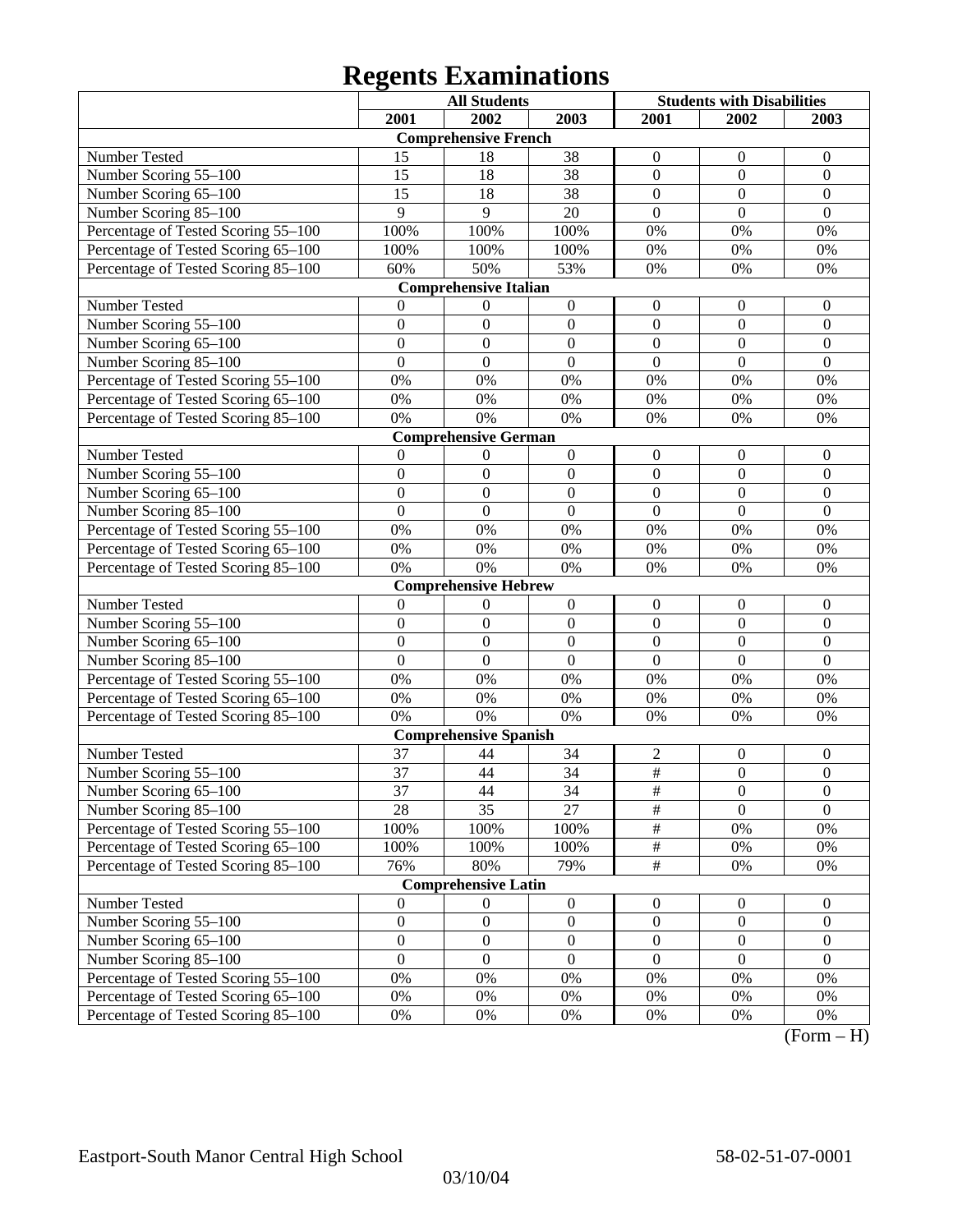|                                                                    | ິ<br><b>All Students</b> |                                           |          | <b>Students with Disabilities</b> |          |          |
|--------------------------------------------------------------------|--------------------------|-------------------------------------------|----------|-----------------------------------|----------|----------|
|                                                                    | 2001                     | 2002                                      | 2003     | 2001                              | 2002     | 2003     |
| Sequential Mathematics, Course II (last administered January 2003) |                          |                                           |          |                                   |          |          |
| <b>Number Tested</b>                                               | 94                       | 37                                        | $\Omega$ | 5                                 | $\Omega$ | $\theta$ |
| Number Scoring 55-100                                              | 65                       | 28                                        | $\theta$ | 2                                 | $\theta$ | $\Omega$ |
| Number Scoring 65-100                                              | 53                       | 26                                        | $\theta$ | $\overline{2}$                    | $\theta$ | $\Omega$ |
| Number Scoring 85-100                                              | 19                       | 3                                         | $\theta$ |                                   | $\theta$ | $\Omega$ |
| Percentage of Tested Scoring 55-100                                | 69%                      | 76%                                       | 0%       | 40%                               | 0%       | 0%       |
| Percentage of Tested Scoring 65-100                                | 56%                      | 70%                                       | 0%       | 40%                               | 0%       | 0%       |
| Percentage of Tested Scoring 85-100                                | 20%                      | 8%                                        | 0%       | 20%                               | 0%       | 0%       |
|                                                                    |                          | <b>Sequential Mathematics, Course III</b> |          |                                   |          |          |
| <b>Number Tested</b>                                               | 68                       | 76                                        | 70       |                                   | $\Omega$ | 4        |
| Number Scoring 55-100                                              | 35                       | 72                                        | 67       | #                                 | $\Omega$ | #        |
| Number Scoring 65-100                                              | 26                       | 72                                        | 64       | #                                 | $\theta$ | #        |
| Number Scoring 85-100                                              | 11                       | 33                                        | 32       | #                                 | $\Omega$ | #        |
| Percentage of Tested Scoring 55-100                                | 51%                      | 95%                                       | 96%      | #                                 | 0%       | #        |
| Percentage of Tested Scoring 65-100                                | 38%                      | 95%                                       | 91%      | #                                 | 0%       | #        |
| Percentage of Tested Scoring 85-100                                | 16%                      | 43%                                       | 46%      | #                                 | 0%       | #        |

 $\overline{(Form-I)}$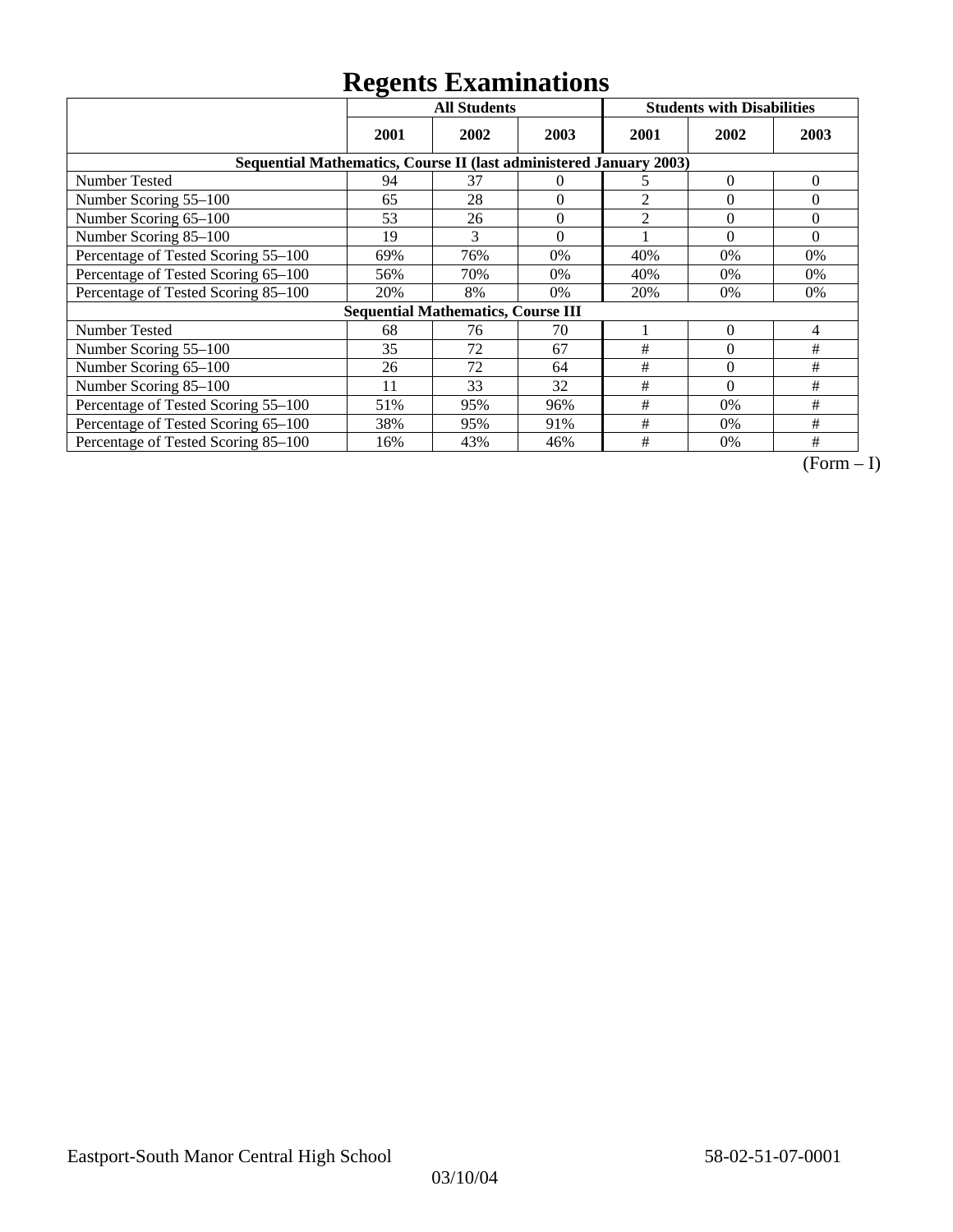### **Introduction to Occupations Examination**

|                                   | 2000-2001         |           | $2001 - 2002$     |           | $2002 - 2003$ |           |  |
|-----------------------------------|-------------------|-----------|-------------------|-----------|---------------|-----------|--|
|                                   | <b>No. Tested</b> | % Passing | <b>No. Tested</b> | % Passing | No. Tested    | % Passing |  |
| <b>General-Education Students</b> | 24                | 100%      |                   | 98%       | 26            | 88%       |  |
| <b>Students with Disabilities</b> |                   | 0%        |                   | 0%        |               | 62%       |  |

On school reports, 2000–2001 and 2001–2002 data are for all students with disabilities enrolled in the school. District reports contain data for all students with disabilities enrolled in the district for the 2000–2001, 2001–2002, and 2002–2003 school years.

### **Elementary-Level Social Studies**

|                 |                                   | <b>Number</b><br><b>Tested</b> | $%$ at<br>Level 1 | $%$ at<br>$%$ at<br>Level 3<br>Level 2 |    | $%$ at<br>Level 4 |
|-----------------|-----------------------------------|--------------------------------|-------------------|----------------------------------------|----|-------------------|
| <b>Nov 2002</b> | <b>General-Education Students</b> |                                | 0%                | 0%                                     | 0% | 0%                |
|                 | <b>Students with Disabilities</b> |                                | 0%                | 0%                                     | 0% | $0\%$             |
|                 | All Students                      |                                | 0%                | 0%                                     | 0% | $0\%$             |

### **Middle-Level Social Studies**

|                  |                                   | <b>Number</b><br>Tested | $%$ at<br>Level 1 | $%$ at<br>Level 2 | $%$ at<br>Level 3 | $%$ at<br>Level 4 |
|------------------|-----------------------------------|-------------------------|-------------------|-------------------|-------------------|-------------------|
| <b>June 2003</b> | <b>General-Education Students</b> | 230                     | 0%                | 25%               | 67%               | 8%                |
|                  | <b>Students with Disabilities</b> | 37                      | 14%               | 62%               | 16%               | 8%                |
|                  | All Students                      | 267                     | 2%                | 30%               | 60%               | 8%                |

 $(Form - J)$